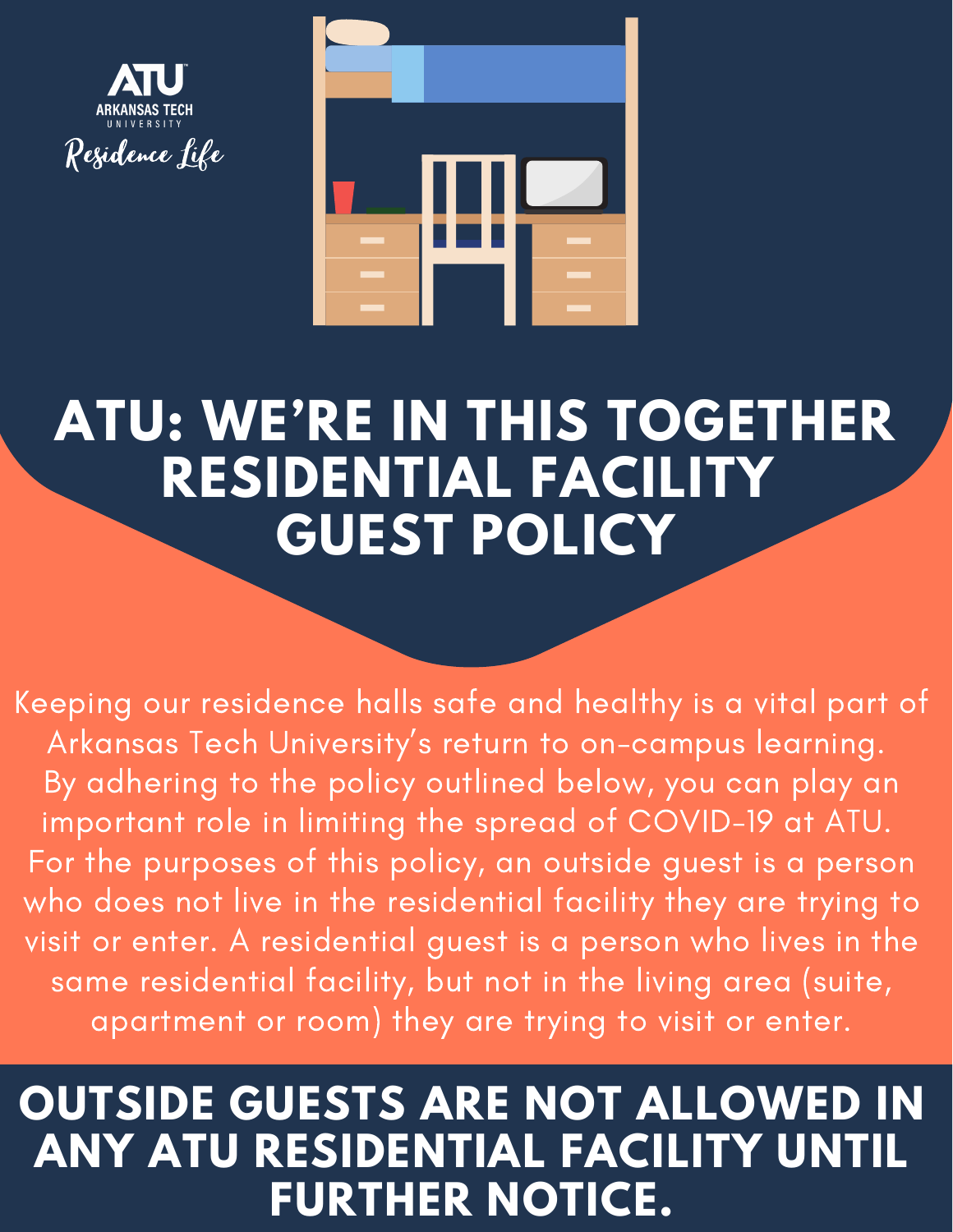## **RESIDENTIAL GUESTS ARE ALLOWED UNDER THE FOLLOWING GUIDELINES:**



**ONE RESIDENTIAL GUEST IS ALLOWED PER LIVING AREA (SUITE, APARTMENT OR ROOM) FOR ONLY TWO HOURS PER DAY.**



**RESIDENTIAL GUEST MUST BE A RESIDENT OF THE SAME BUILDING/UNIT AS PERSON THEY ARE VISITING.**



**RESIDENTIAL GUEST IS ONLY PERMITTED TO VISIT WITH APPROVAL OF ALL RESIDENTS OF THE LIVING SPACE.**



**RESIDENTIAL GUEST MUST WEAR A FACE MASK AND OTHER RECOMMENDED PPE DURING VISIT.**